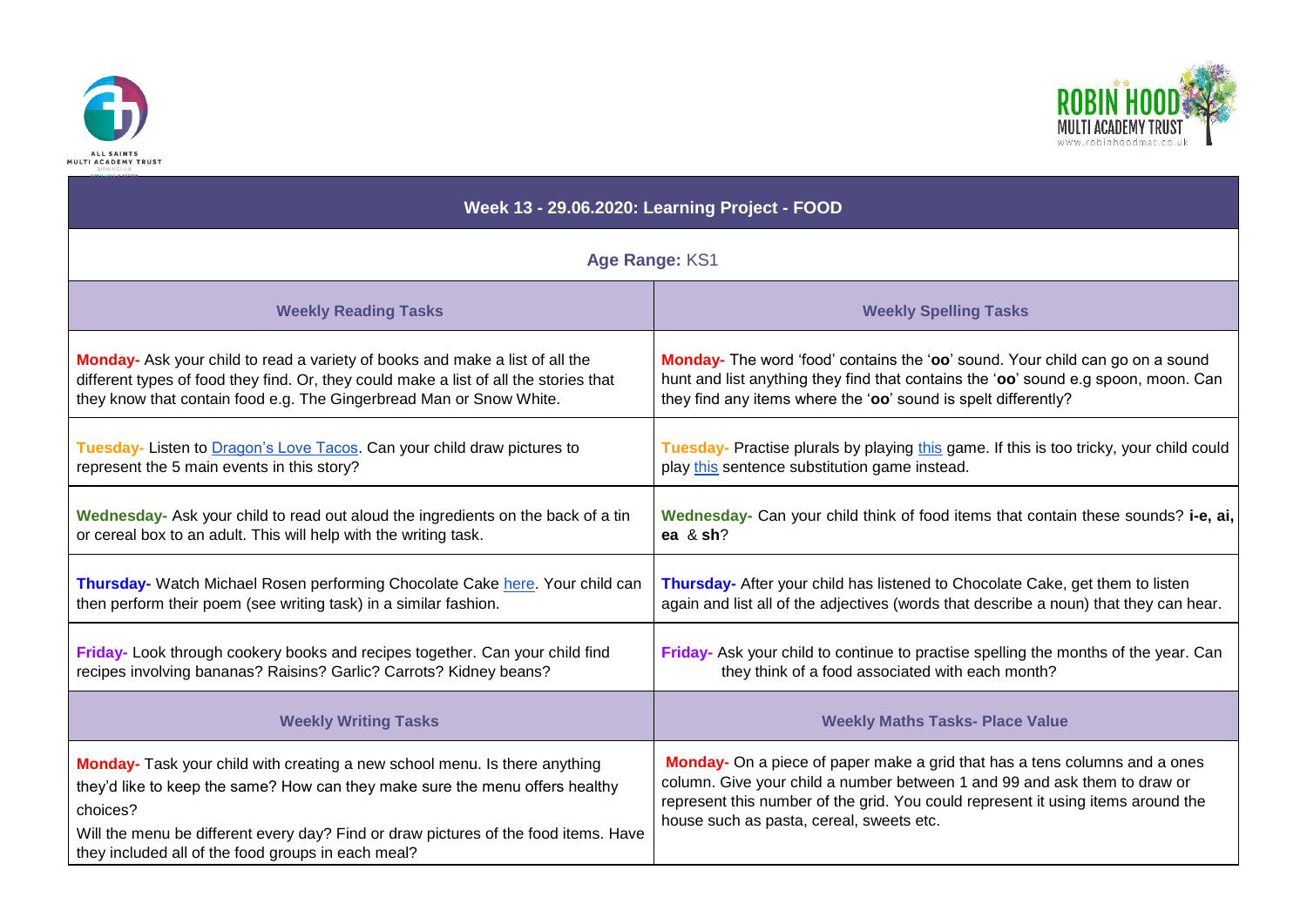| Friday- Design a new milkshake. Your child can consider the ingredients they<br>need to include, which ingredients work well together and an exciting name for the<br>milkshake. They could even test out the creation and think about improvements. | Friday (theme)- Look in the cupboards and the fridge. Sort some of the foods you<br>can find into different groups. Which food group has the most or least<br>amount of items? Which item of food is the lightest or heaviest? Why might this<br>be? |
|------------------------------------------------------------------------------------------------------------------------------------------------------------------------------------------------------------------------------------------------------|------------------------------------------------------------------------------------------------------------------------------------------------------------------------------------------------------------------------------------------------------|
| Tuesday- Write a set of instructions for making toast or a healthy sandwich.                                                                                                                                                                         | Tuesday (theme)- Ask your child to play the game Fruit Fall - answer the data                                                                                                                                                                        |
| Can they use time adverbs (Fist, After that,) & imperative verbs (cut, grate)?                                                                                                                                                                       | handling questions based on how many pieces of fruit they catch.                                                                                                                                                                                     |
| Wednesday- Design a new label for a cereal box. Your child must include a                                                                                                                                                                            | Wednesday- Play place value bingo. Ask your child to write down 8 numbers between 1                                                                                                                                                                  |
| picture of what the cereal looks like, a mascot and an eye-catching logo. Can they                                                                                                                                                                   | and 50 (this could be between 1 and 20 for younger children). Rather than reading out                                                                                                                                                                |
| write information about the cereal and why it's healthy? They could include                                                                                                                                                                          | numbers, read out clues linked to the place value. E.g. for 47 say the ones is a 7 and the                                                                                                                                                           |
| adjectives to describe the taste and an exclamation mark where relevant.                                                                                                                                                                             | tens digit can be said as forty. Can your child recognise the number and cross it off?                                                                                                                                                               |
| Thursday- Ask your child to write a poem about their favourite food. Can they                                                                                                                                                                        | Thursday- Get your child to show that they can recognise the representation of a                                                                                                                                                                     |
| make it a rhyming poem? Encourage them to perform it once they know it well.                                                                                                                                                                         | number by playing Place Value Basketball.                                                                                                                                                                                                            |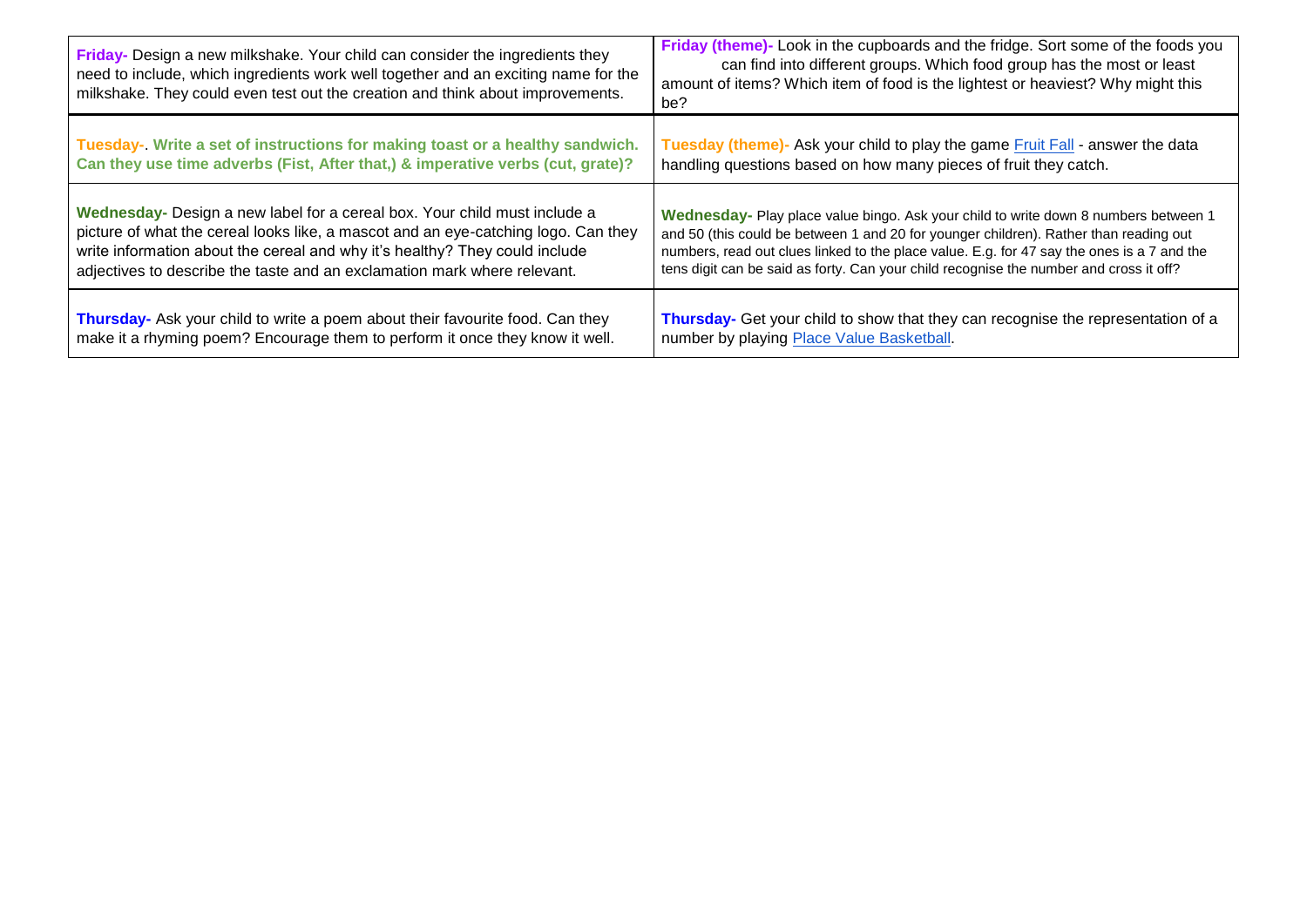## **Learning Project - to be done throughout the week**

**The project this week aims to provide opportunities for your child to learn more food. Learning may focus on where different foods originate from, what makes a healthy meal, opportunities to cook etc .** 

- **Fruit and Vegetables Printing- Look at th[e](https://www.bbc.co.uk/programmes/p01d6gw2) [work](https://www.bbc.co.uk/programmes/p01d6gw2) of the artist Lynn Flavell. How does she represent fruit and vegetables? Can your child create a piece of artwork in the style of Lynn Flavell? Alternatively, your child could draw a still life sketch of a fruit or vegetable bowl just like [this](https://www.vangoghmuseum.nl/en/collection/s0070V1962) Vincent Van Gogh painting.**
- **Healthy or Unhealthy?** Collect food from the kitchen and ask your child to sort it into healthy and unhealthy foods. Is there anything on the packaging that might help do this quicker? After this, ask your child to create a poster all about healthy eating. Perhaps they could incorporate real food wrappers or labels into the poster to make it more eye-catching? Share the creations at **#TheLearningProjects**.
- **Finding Favourite Foods-** Ask your child to survey the family about their favourite foods. They could choose particular food types e.g. favourite fruit, vegetable, healthy snack, drink, etc. They might wish to call some family members so that they have more data to represent. Can they tally the information that they have collected? As a challenge, they could represent this as a pictogram and then write statements about their findings e.g. Strawberries are the most popular fruit.
- **Traditional Tastes-** Many cultures have various food dishes to celebrate their festivals. For example, in England we cook pancakes to celebrate Shrove Tuesday. Can your child create a fact file about a special food that is eaten in England during a festival? See [here fo](http://projectbritain.com/festfood.htm)r some inspiration. Why not have a go at making one of the dishes if you have the ingredients? You can also discuss traditional food that is enjoyed within your own family.
- **Delicious Dishes-** Can your child find out what the national dishes are for the following countries: **England, Wales, Scotland** and **Ireland**? What do the dishes have in common? Where do the ingredients come from? After this, ask your child to choose a country of their choice and find out what the national dish is for that country. Is it very different to those dishes from the British Isles? Why?

## **Additional learning resources parents may wish to engage with**

- Visit **[this BBC website](https://www.bbc.co.uk/teach/school-radio/music-ks1-sun-sea-song-index/zr4x2sg)** for more sea themed music and learning ideas.
- There are some lovely games and ideas from the Royal National Lifeboat Institution **[here](https://rnli.org/youth-education/education-resources/online-learning)**[.](https://rnli.org/youth-education/education-resources/online-learning)
- **[White Rose Maths](https://whiterosemaths.com/homelearning/)** online maths lessons. Watch a lesson video and complete the worksheet (can be downloaded and completed digitally).
- **[Numbots.](https://numbots.com/)** Your child can access this programme with their school login.
- [IXL-](https://uk.ixl.com/math/reception) Click here f[o](https://uk.ixl.com/math/year-1)r **[Year 1](https://uk.ixl.com/math/year-1)** or here for **[Year 2](https://uk.ixl.com/math/year-2)**. There are interactive games to play and guides for parents.
- **[Mastery Mathematics Learning Packs](https://www.mathematicsmastery.org/free-resources)** Learning packs with a range of different activities and lessons. There are notes on how to do these activities with your children.
- **[Y1 Talk for Writing Home-school Booklets](https://www.talk4writing.co.uk/wp-content/uploads/2020/04/Y1-Unit.pdfReception-Unit.pdf)** and **[Y](https://www.talk4writing.co.uk/wp-content/uploads/2020/04/Y2-Unit.pdf) [2](https://www.talk4writing.co.uk/wp-content/uploads/2020/04/Y2-Unit.pdf)** are an excellent resource to support your child's speaking and listening, reading and writing skills.